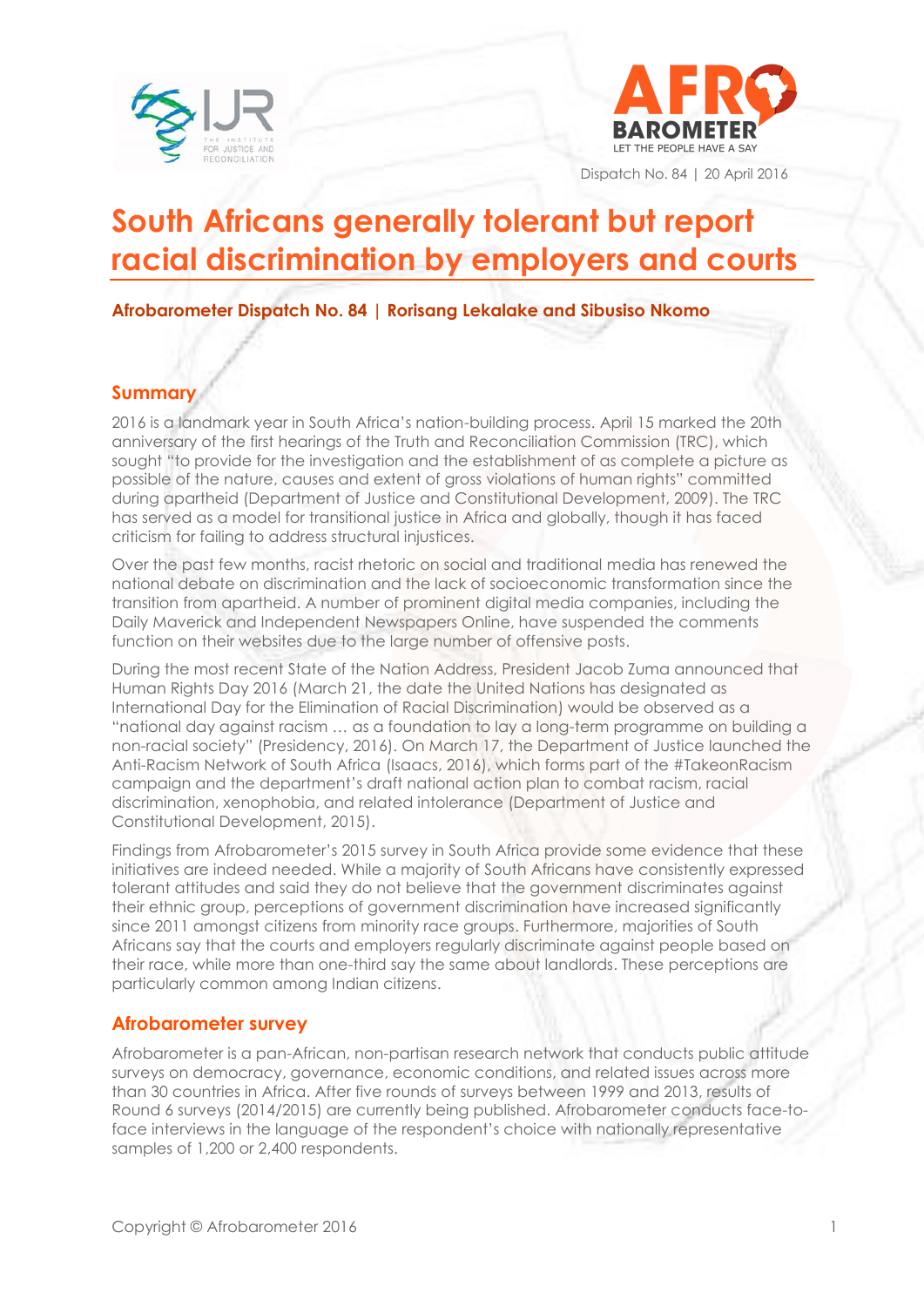

The Afrobarometer team in South Africa, led by the Institute for Justice and Reconciliation (IJR) and Plus 94 Research, interviewed 2,400 adult South Africans in August and September 2015. A sample of this size yields country-level results with a margin of error of +/-2% at a 95% confidence level. Previous surveys were conducted in South Africa in 2000, 2002, 2004, 2006, 2008, and 2011.

#### **Key findings**

- Although consistently low since 2006, the proportion of South Africans who believe that the government "always" or "often" discriminates against members of their ethnic community increased by 15 percentage points, on average, among citizens of minority race groups between 2011 and 2015.
- A majority of citizens believe that employers (56%) and the courts (54%) "always" or "often" treat people differently based on their race, while 36% say the same about landlords.
- Perceptions of frequent racial discrimination by employers, the courts, and landlords are far higher among Indian respondents (73% on average) than among other race groups. They are also above average among urban residents, citizens with high levels of education, and residents of North West, Gauteng, and Western Cape provinces.
- Tolerance for other ethnicities is high in South Africa: 92% of citizens say they would "strongly like," "somewhat like," or "not care" about having them as neighbours. Indian citizens are the most welcoming group (96%), followed by black (93%), Coloured (90%), and white citizens (90%).

#### **Government discrimination against ethnic groups**

South Africa is a racially and ethnically diverse country. As used in Afrobarometer surveys, race<sup>1</sup> is identified by interviewer observation, and ethnicity is self-identified by respondents.

To further explore this data, please visit Afrobarometer's online data analysis facility at www.afrobarometer.org/online-data-analysis.

(See Appendix Table A.1 for racial and ethnic categories and frequencies.)

In each of the four Afrobarometer surveys over the past decade, less than one-quarter of South Africans have said that the government "often" or "always" discriminates against their ethnic group. As of

2015, about half (52%) of citizens say that the government "never" treats members of their ethnic group unfairly – twice the level of fair treatment perceived in 2008. One-quarter (25%) say discrimination "sometimes" occurs. About one in five respondents (18%) say the government "often" or "always" discriminates (Figure 1).

<sup>&</sup>lt;sup>1</sup> Statistics South Africa groups citizens into five population groups (i.e. "races"): "Black African," "Coloured," "White," "Indian or Asian" (includes South Asian, East Asian, and South-East Asian), and "Other." Using similar categories, the racial breakdown of the Afrobarometer South Africa survey sample is: 1,665 black/African (70% of the total), 251 white (11%), 321 Coloured (14%), 142 Indian (includes South Asian, 6%), and five "Other" (includes East Asian and South-East Asian, less than 1%). The sample is then weighted to reflect the country's population distribution. Margins of uncertainty surrounding generalizations about population subgroups are wider than for country-level results, calling for caution in interpreting associated numerical results.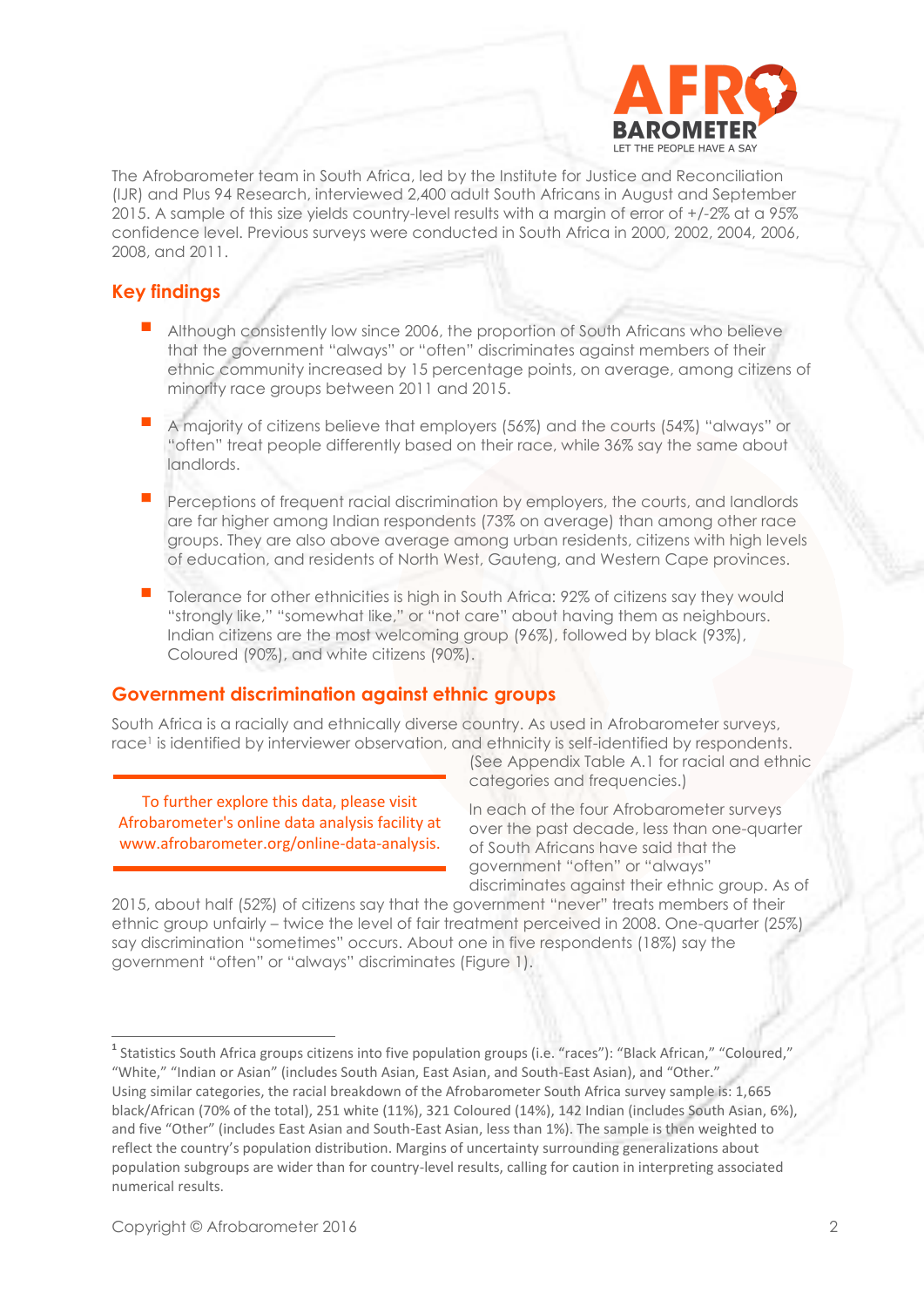



**Figure 1: Perceptions of government discrimination** | South Africa | 2006-2015

**Respondents were asked***: How often, if ever, are [members of respondent's ethnic group] treated unfairly by the government?<sup>2</sup>*

However, perceptions of discrimination differ significantly by race group. In contrast to black South Africans, the proportion of citizens of minority race groups who say the government "always" or "often" discriminates against members of their ethnic group has increased by 15 percentage points on average, from 25% to 40%, since the last survey in 2011. Half (49%) of Indian respondents say that the government regularly treats members of their ethnic community unfairly, followed by 40% of Coloured, 31% of white, and 12% of black citizens (Figure 2).<sup>3</sup>

This perception has increased most dramatically among Indian citizens; in 2006, only 7% felt that way.

Analysis by ethnic group (as opposed to race group) also shows substantial differences in perceptions of government discrimination, largely between black/African and minority ethnic groups (see Appendix Table A.2).<sup>4</sup>

<sup>&</sup>lt;sup>2</sup> "Not applicable" refers to respondents who declined to select an ethnic identity or answered "Don't know" or "South African only."

 $3$  Differences by race in South Africans' perceptions of government discrimination are statistically significant, as shown by an ANOVA statistical test (F (3, 2284) = 117.03, p < .01, n2=.133). A Post-hoc Tukey's HSD test shows that responses of black/African citizens differ significantly from those of other race groups at  $p < .01$ . Differences between other race groups are not statistically significant.

<sup>&</sup>lt;sup>4</sup> Perceptions are also statistically significant by ethnic group, F (13, 2275) = 41.08,  $p < .01$ ,  $\eta^2$  = .190.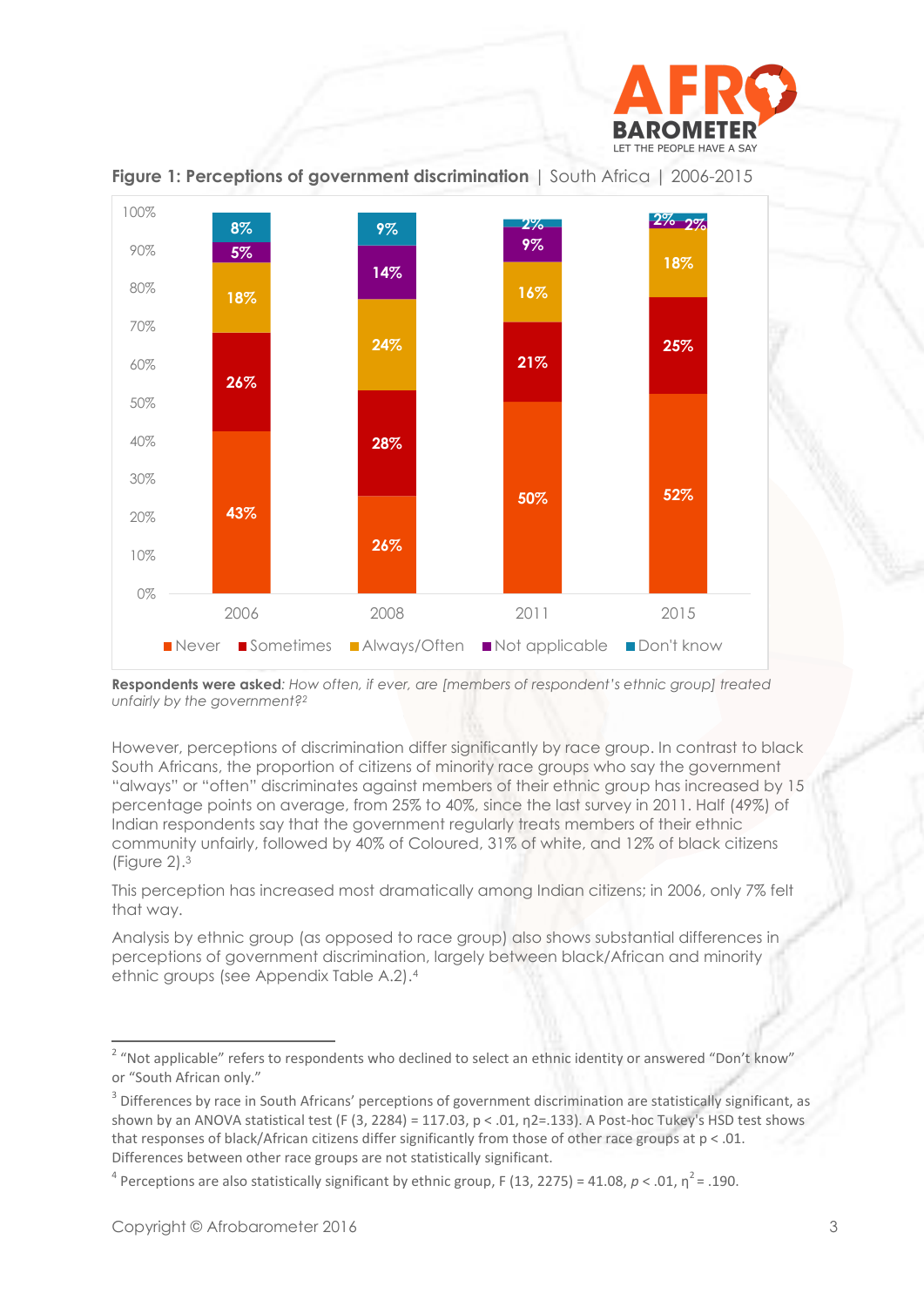



**Figure 2: Perceptions of government discrimination against ethnic groups** | by race | South Africa | 2006-2015

#### **Racial discrimination in courts, employment, and real estate**

A majority of citizens believe that employers (56%) and the courts (54%) "always" or "often" treat people unequally based on race. More than one-third (36%) of respondents say the same is true for potential landlords (Figure 3). Significantly more respondents felt unable to respond to the question about landlords (13%) than in the case of employers and the courts. Since this question was not asked in previous survey rounds, no over-time comparison is possible.

Perceptions of racial discrimination by current or prospective employers vary by urban/rural location, education level, and race, but very little by age group and sex (Figure 4). Six in 10 urban residents (59%) believe that employers "always" or "often" treat people unequally because of their race, compared to 50% of their rural counterparts. A similar proportion (58%) of respondents with at least secondary education say the same, compared to 52% with primary or no formal schooling. Indian South Africans (73%) report significantly higher levels of perceived racial discrimination than black (57%), white (51%), and Coloured (51%) citizens.

Indian respondents are also the most likely group to believe that the courts regularly discriminate against people based on race (83%), followed by Coloured (62%), white (59%), and black (51%) citizens (Figure 5). Perceptions of discrimination by the courts are higher among urban residents and better-educated citizens.

A similar pattern obtains with regard to discrimination against prospective tenants (Figure 6). Indian citizens are the only group in which a majority (63%) say landlords "always" or "often" discriminate based on race.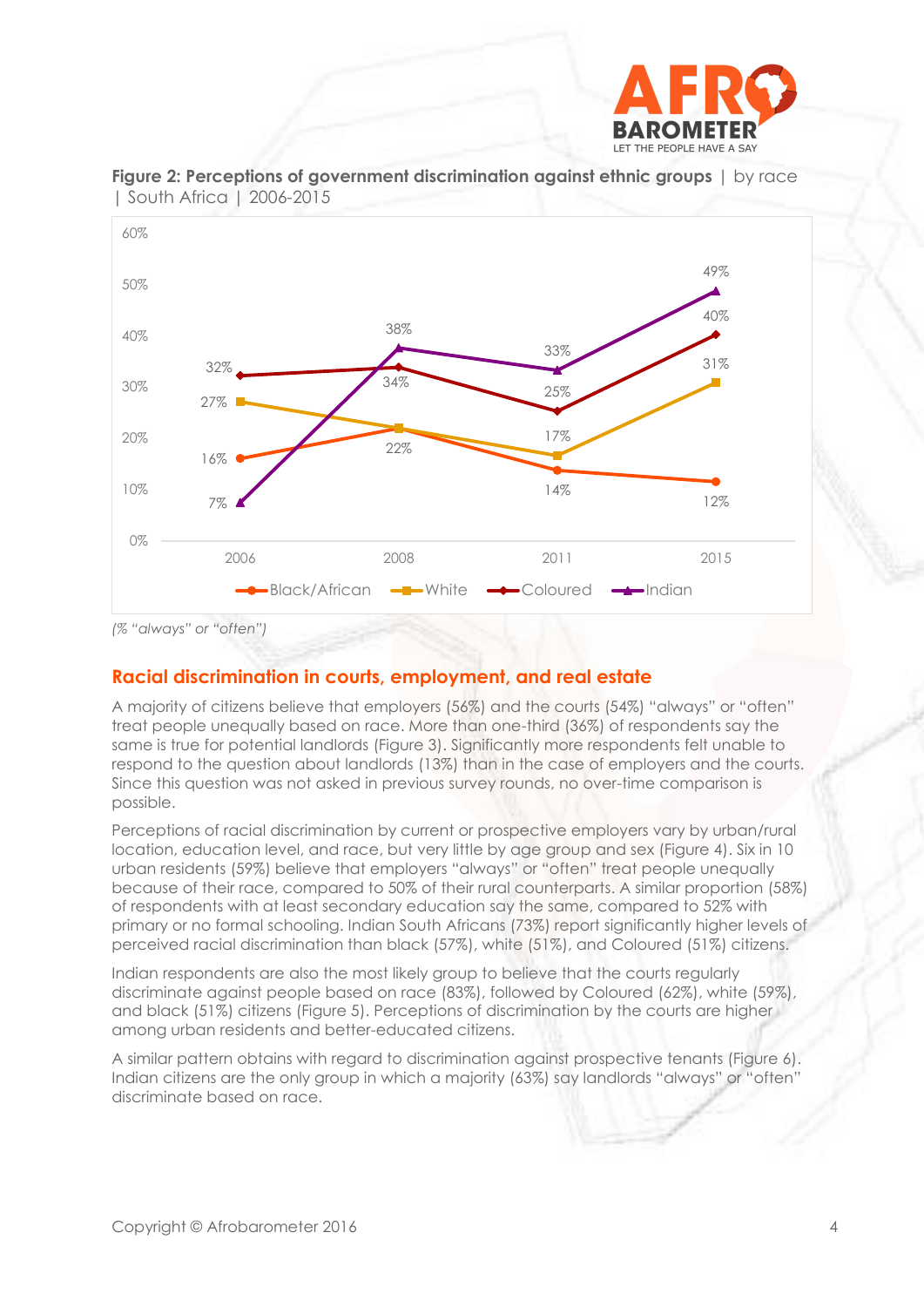



**Figure 3: Perceptions of racial discrimination** | South Africa | 2015

**Respondents were asked:** *In your opinion, how often in this country are people treated unequally because of their race by: Their current or prospective employers? The courts? Potential landlords?*





**Respondents were asked:** *In your opinion, how often in this country are people treated unequally because of their race by their current or prospective employers? (% "often" or "always")*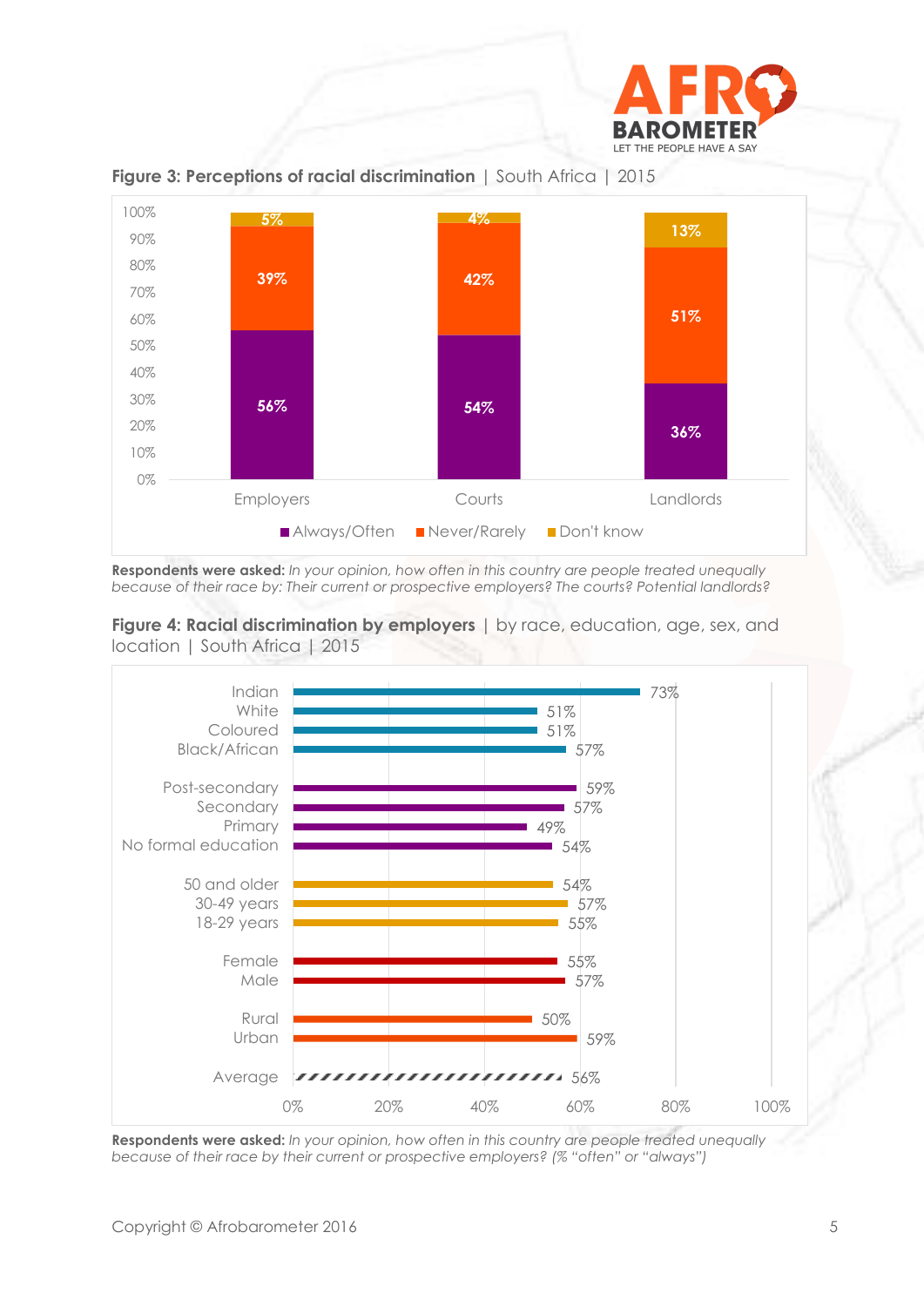



**Figure 5: Racial discrimination in the courts** | by race, education, age, sex, and

**Respondents were asked:** *In your opinion, how often in this country are people treated unequally because of their race by the courts? (% "often" or "always")*

**Figure 6: Racial discrimination by potential landlords** | by race, education, age, sex, and location | South Africa | 2015



**Respondents were asked:** *In your opinion, how often in this country are people treated unequally because of their race by potential landlords? (% "often" or "always")*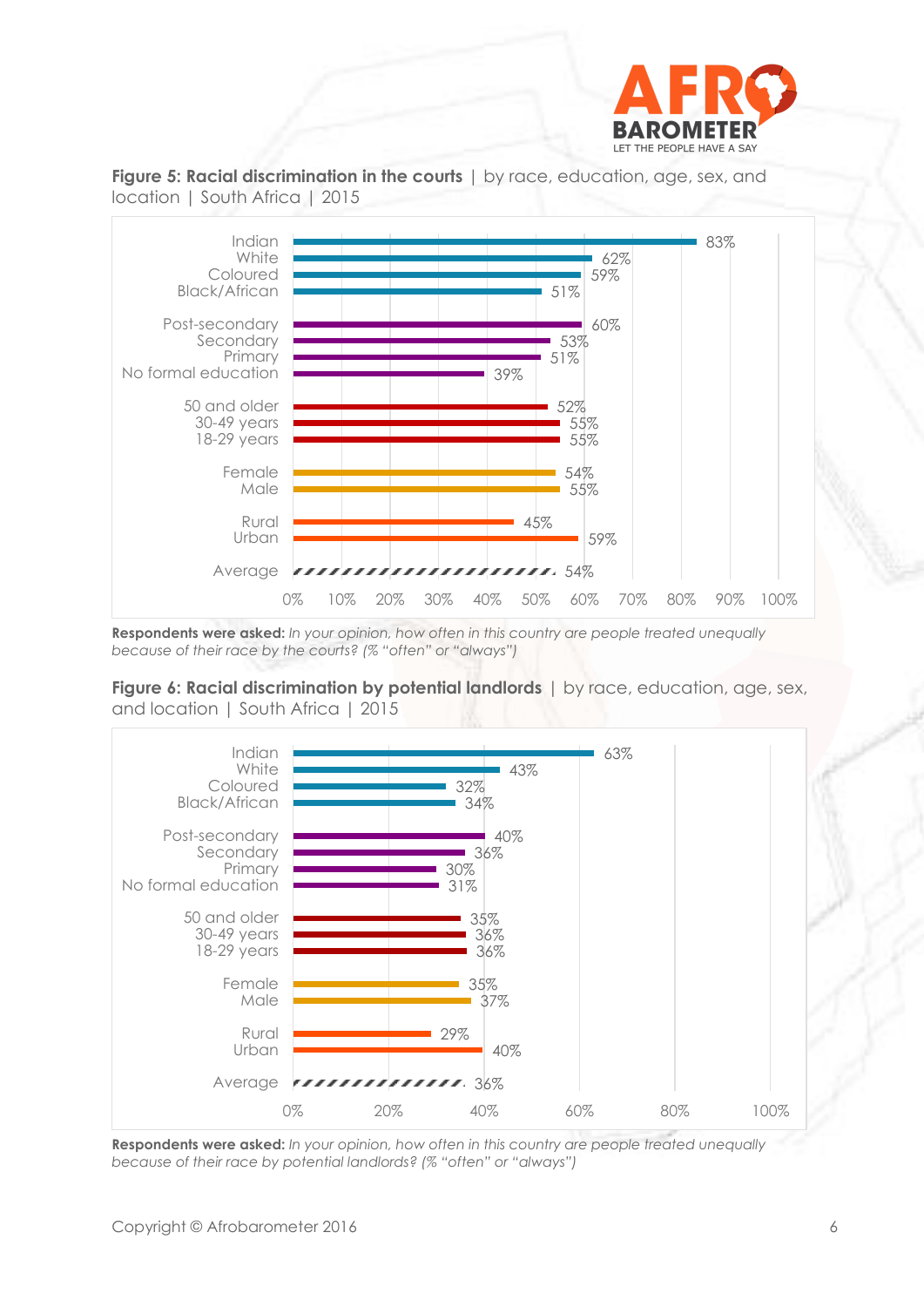

Analysis by province reveals further differences in perceived racial discrimination in the workplace, legal system, and real-estate market. On average, residents of the North West province are most likely to report discrimination (59%), followed by residents of Gauteng (56%) and the Western Cape (55%). In contrast, only a quarter (25%) of Mpumalanga residents believe that employers, courts, and landlords "always" or "often" treat people unequally (Table 1).

Proportions of respondents who say employers "always" or "often" discriminate range from four in 10 (37%) in Limpopo to seven in 10 (70%) in the North West province. Differences in opinion regarding the courts are even larger, stretching from two in 10 residents of Mpumalanga (16%) who believe that the courts always/often treat people unequally to seven in 10 Gauteng residents (69%). Residents of Mpumalanga are also least likely to report discrimination (4%) by potential landlords, followed by Limpopo (18%). At the other extreme, this is the majority opinion in North West (54%) and Western Cape (52%) provinces.

**Table 1: Racial discrimination by employers, courts, and landlords** | by province | South Africa | 2015

| <b>Province</b>      | <b>Employers</b> | <b>Courts</b> | <b>Landlords</b> | <b>Average</b> |
|----------------------|------------------|---------------|------------------|----------------|
| <b>North West</b>    | 70%              | 54%           | 54%              | 59%            |
| Gauteng              | 64%              | 69%           | 35%              | 56%            |
| <b>Western Cape</b>  | 51%              | 61%           | 52%              | 55%            |
| KwaZulu-Natal        | 57%              | 59%           | 40%              | 52%            |
| <b>Free State</b>    | 65%              | 54%           | 32%              | 50%            |
| <b>Eastern Cape</b>  | 48%              | 51%           | 41%              | 47%            |
| <b>Northern Cape</b> | 43%              | 48%           | 35%              | 42%            |
| Limpopo              | 37%              | 37%           | 18%              | 31%            |
| <b>Mpumalanga</b>    | 56%              | 16%           | 4%               | 25%            |

**Respondents were asked:** *In your opinion, how often in this country are people treated unequally because of their race by: Their current or prospective employers? The courts? Potential landlords? (% who say "often" or "always")*

#### **Openness toward citizens of other ethnicities**

Recent analysis of data from 33 countries surveyed by Afrobarometer found that large majorities of Africans express tolerance for people from different ethnic groups (91%) as well as people of different religions (87%), immigrants (81%), and people living with HIV/AIDS (68%). However, Africans are largely intolerant of sexual minorities: An average of 78% of respondents say they would "somewhat dislike" or "strongly dislike" having a homosexual neighbour (see Afrobarometer Dispatch No. 74, available at www.afrobarometer.org).

South Africans generally rank among the most tolerant citizens on the continent: Significant majorities of respondents say they would "strongly like," "somewhat like," or "would not care" about living next to people of a different religion (95%) or ethnicity (92%) or people living with HIV/AIDS (92%) (Figure 7). Two-thirds of citizens (67%) also indicate tolerance for homosexuals, the second-highest level among the 33 countries (after Cape Verde, 74%).

Although a majority (68%) of South Africans indicate tolerance for immigrants, this is significantly below the continental average (81%), and further findings from the 2015 survey suggest that there has been little change in South Africans' unwelcoming attitudes toward foreigners (see Afrobarometer Dispatch No. 72, available at www.afrobarometer.org).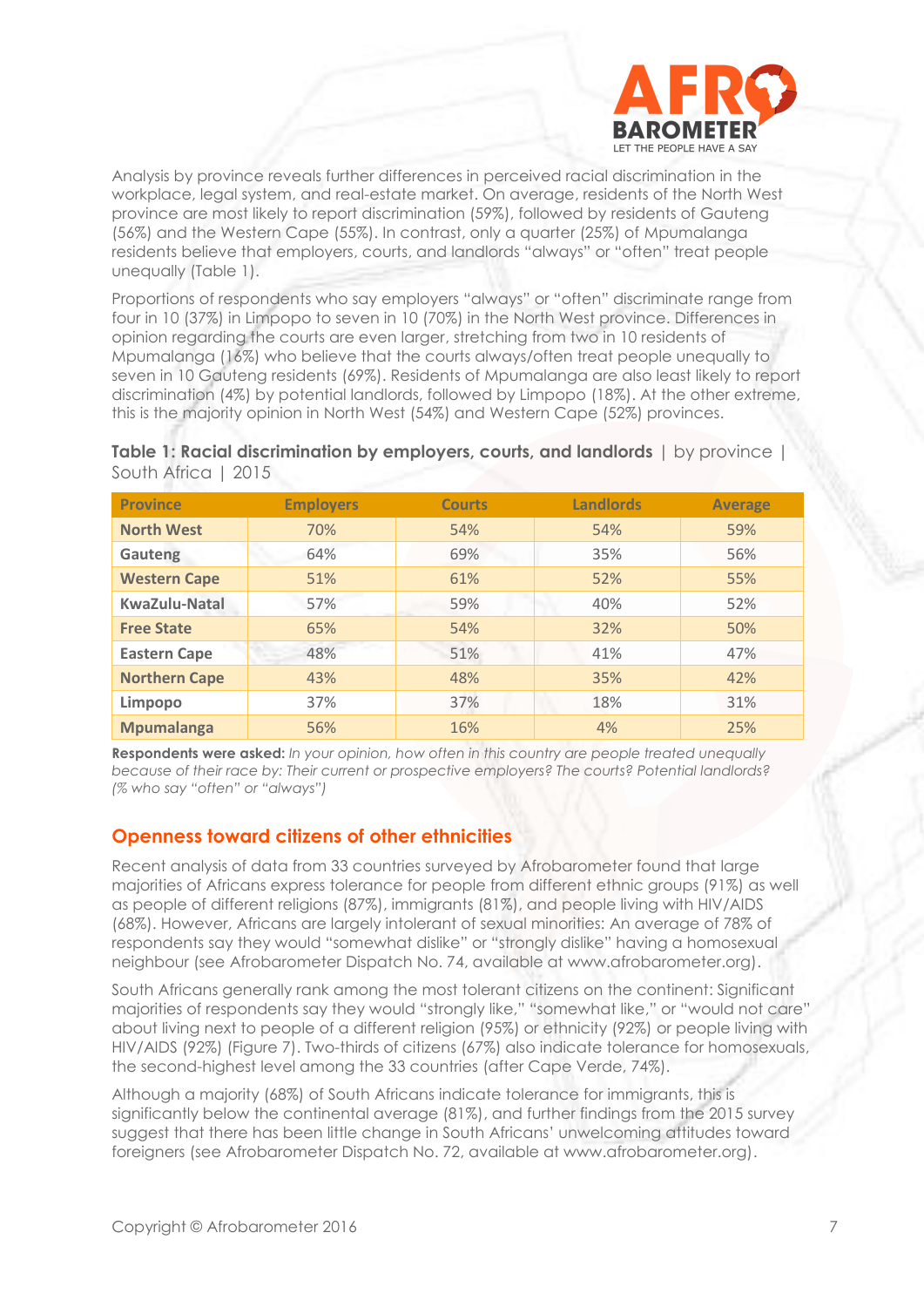





**Respondents were asked:** *For each of the following types of people, please tell me whether you would like having people from this group as neighbours, dislike it, or not care: People of a different religion? People from other ethnic groups? People who have HIV/AIDS? Immigrants or foreign workers? Homosexuals?*

With regard to people from different ethnic groups, tolerance levels increase with education, and analysis by race shows that Indian citizens are the most tolerant group (96%), followed by black (93%) respondents (Figure 8).

**Figure 8: Tolerance for other ethnicities** | by race, education, age, sex, and location | South Africa | 2015



*Respondents were asked: For each of the following types of people, please tell me whether you would like having people from this group as neighbours, dislike it, or not care: People from other ethnic groups? (% who say they would "strongly like," "somewhat like," or "not care")*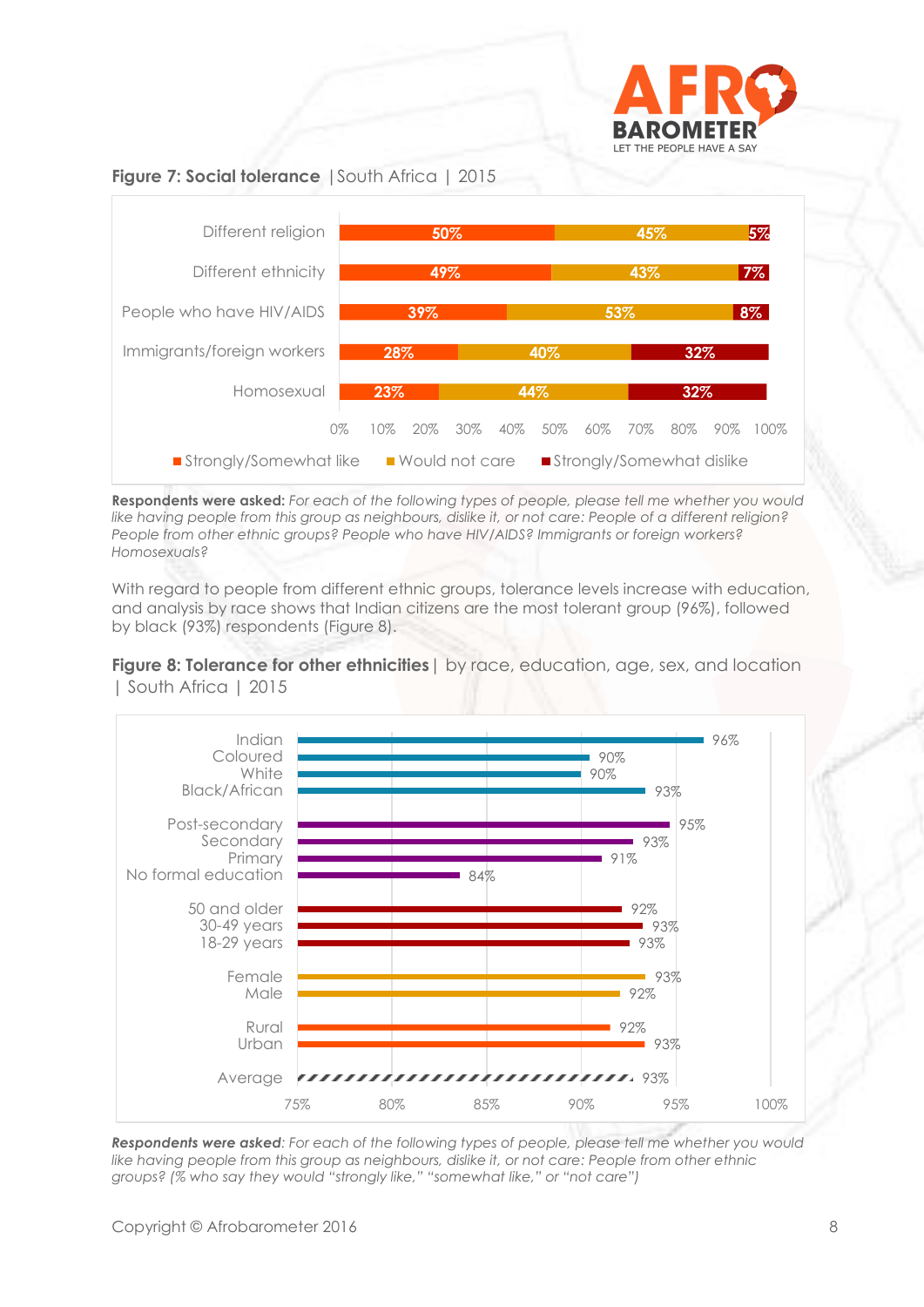

Although tolerance for people from other ethnicities is high (92%) in South Africa, only half (49%) of respondents are actually welcoming in their attitudes (i.e. say they would "strongly like" or "somewhat like" living among these neighbours, as opposed to not caring). Levels of openness toward people of other ethnicities vary among the country's nine provinces (Figure 9). Intolerance levels (i.e. those who say "strongly dislike" or "somewhat dislike") are generally low, ranging from 12% in the North West province to 0% in Mpumalanga. However, only 5% of Mpumalanga residents say they would "strongly like" or "somewhat like" having a neighbour of a different ethnicity, which is significantly lower than the levels reported in all other provinces.

Openness toward other ethnic groups is highest in the Eastern Cape, where almost two-thirds (64%) of respondents say they would like having neighbours of a different ethnicity, followed by Gauteng (59%), the Northern Cape (58%), and Free State (58%). A slight majority of residents of the Western Cape (52%) and North West province (51%) say the same.



**Figure 9: Attitudes toward people of other ethnicities**| by province | South Africa | 2015

*(% "strongly like" or "somewhat like")*

#### **Conclusion**

As government and civil-society campaigns take on racism and discrimination, Afrobarometer survey findings suggest that these actions are indeed necessary. While South Africans' attitudes reflect a relatively tolerant society, perceptions of frequent government discrimination have increased significantly among minority race groups. A majority of South Africans believe that employers and courts "always" or "often" treat people differently based on race, while more than one-third say the same about landlords. Perceptions of discrimination are higher among Indian citizens, urban residents, and those with postsecondary education.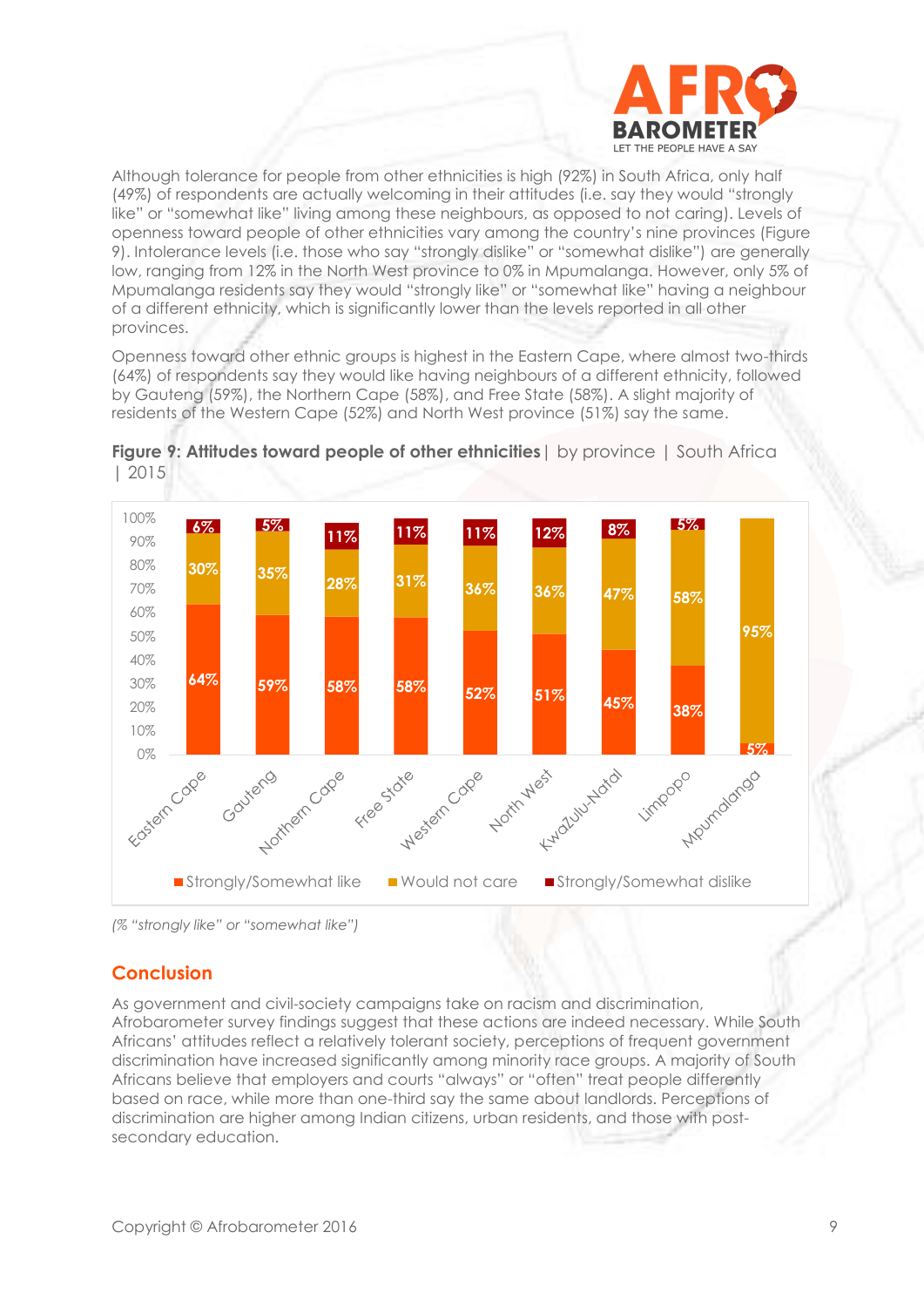

## **References**

- Department of Justice and Constitutional Development. (2009). Truth and Reconciliation Commission based on Promotion of National Unity and Reconciliation Act, No 34 of 1995. Available at [http://www.justice.gov.za/trc/.](http://www.justice.gov.za/trc/)
- Department of Justice and Constitutional Development. (2015). Draft National action plan to combat racism, racial discrimination, xenophobia and related intolerance (2016-2021). Available at [www.justice.gov.za.](http://www.justice.gov.za/)
- Isaacs, L. (2016) ARNSA launched, no place for racists to hide. Cape Times. Published 18 March 2016. Available at http://capetimes.newspaperdirect.com/epaper/viewer.aspx.
- Presidency. (2016). President Zuma to deliver the national message on Human Rights Day. Available a[t http://www.thepresidency.gov.za/pebble.asp?relid=21748.](http://www.thepresidency.gov.za/pebble.asp?relid=21748)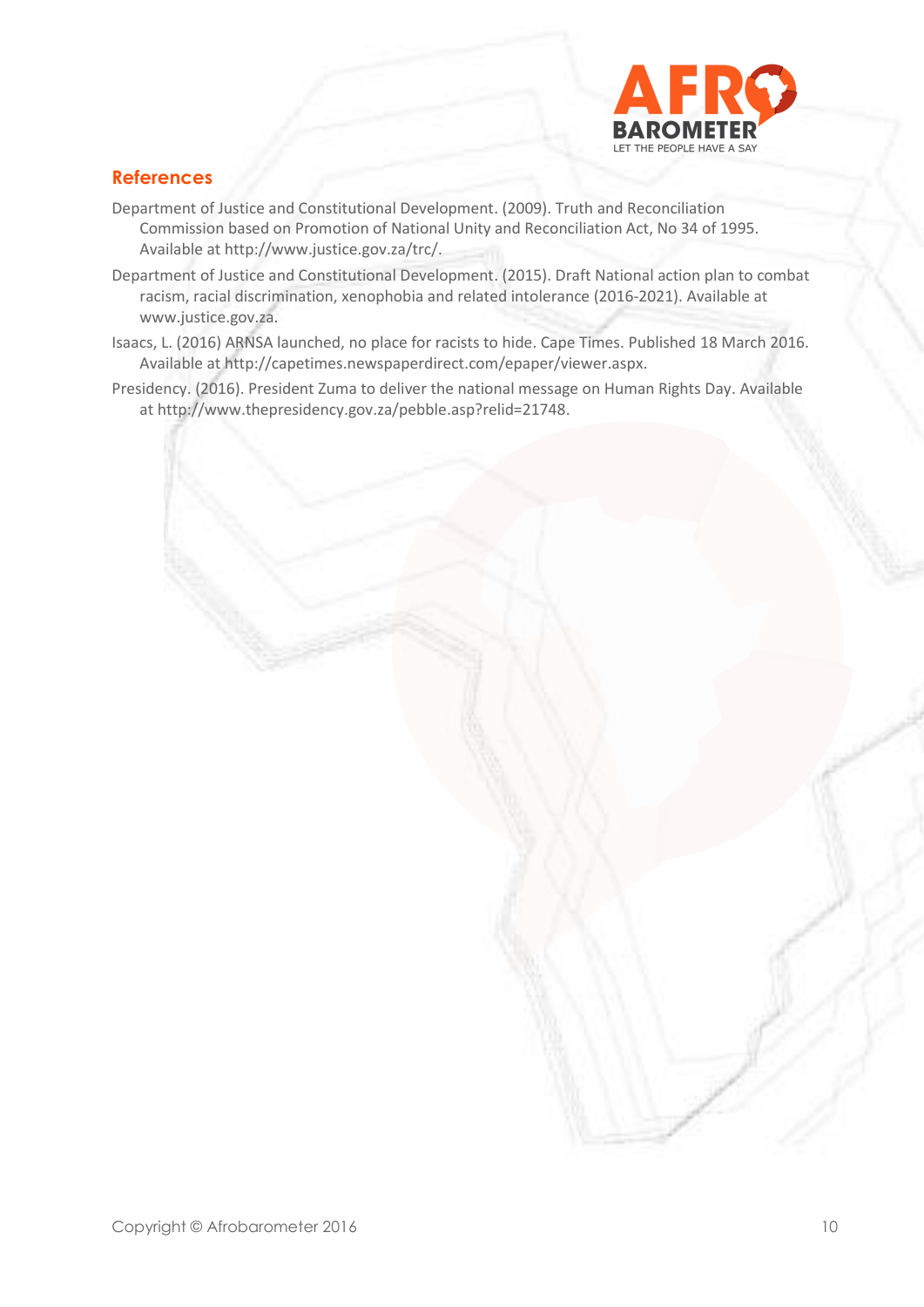

## **Appendix**

**Table A.1: Ethnicity in South Africa** | by race | 2015

|                        |                                                                  | Race*                           |                          |                          |                          |
|------------------------|------------------------------------------------------------------|---------------------------------|--------------------------|--------------------------|--------------------------|
|                        |                                                                  | <b>Black/</b><br><b>African</b> | <b>White</b>             | <b>Coloured</b>          | <b>Indian</b>            |
| <b>Ethnic</b><br>group | <b>English</b>                                                   | 0%                              | 32%                      | $4\%$                    | 23%                      |
|                        | Afrikaans/Afrikaner/Boer                                         | 0%                              | 44%                      | 27%                      |                          |
|                        | <b>Ndebele</b>                                                   | $1\%$                           | $\sim$                   |                          | ۰                        |
|                        | <b>Xhosa</b>                                                     | 19%                             | $1\%$                    | $1\%$                    | $\overline{\phantom{0}}$ |
|                        | <b>Pedi/North Sotho</b>                                          | 13%                             | $\overline{\phantom{0}}$ | ÷.                       |                          |
|                        | Sotho/South Sotho                                                | 8%                              | $\overline{\phantom{0}}$ | $\overline{\phantom{0}}$ |                          |
|                        | <b>Tswana</b>                                                    | 13%                             |                          | $0\%$                    |                          |
|                        | Shangaan                                                         | $7\%$                           | $\overline{\phantom{0}}$ | $\overline{\phantom{0}}$ | $1\%$                    |
|                        | Swazi                                                            | $4\%$                           | ÷                        | ÷.                       | $\overline{a}$           |
|                        | Venda                                                            | 3%                              |                          | $\overline{\phantom{0}}$ | $\overline{\phantom{0}}$ |
|                        | Zulu                                                             | 30%                             | $\overline{\phantom{a}}$ | -                        | ÷                        |
|                        | <b>White/European</b>                                            |                                 | 15%                      | $1\%$                    | $1\%$                    |
|                        | <b>Coloured</b>                                                  | 0%                              | ÷                        | 65%                      | $1\%$                    |
|                        | <b>Indian</b>                                                    | 0%                              |                          | 0%                       | 73%                      |
|                        | South African only, or "doesn't think<br>of self in those terms" | $1\%$                           | 8%                       | $2\%$                    |                          |
|                        | <b>Other</b>                                                     | 0%                              | $\qquad \qquad -$        | $\overline{\phantom{0}}$ | $\overline{\phantom{a}}$ |
|                        | Don't know                                                       | 0%                              | $\overline{\phantom{a}}$ | ÷                        |                          |
|                        | <b>Total</b>                                                     | 100%                            | 100%                     | 100%                     | 100%                     |

**Respondents were asked:** *What is your ethnic community, cultural group, or tribe?*

*\* The Afrobarometer survey identifies race based on interviewer observation.*

*Notes: A result of "0%" indicates that less than 0.5% of respondents gave that answer; a result of "-" means that no respondent gave that answer.*

*Due to rounding, categories may not always sum to 100%.*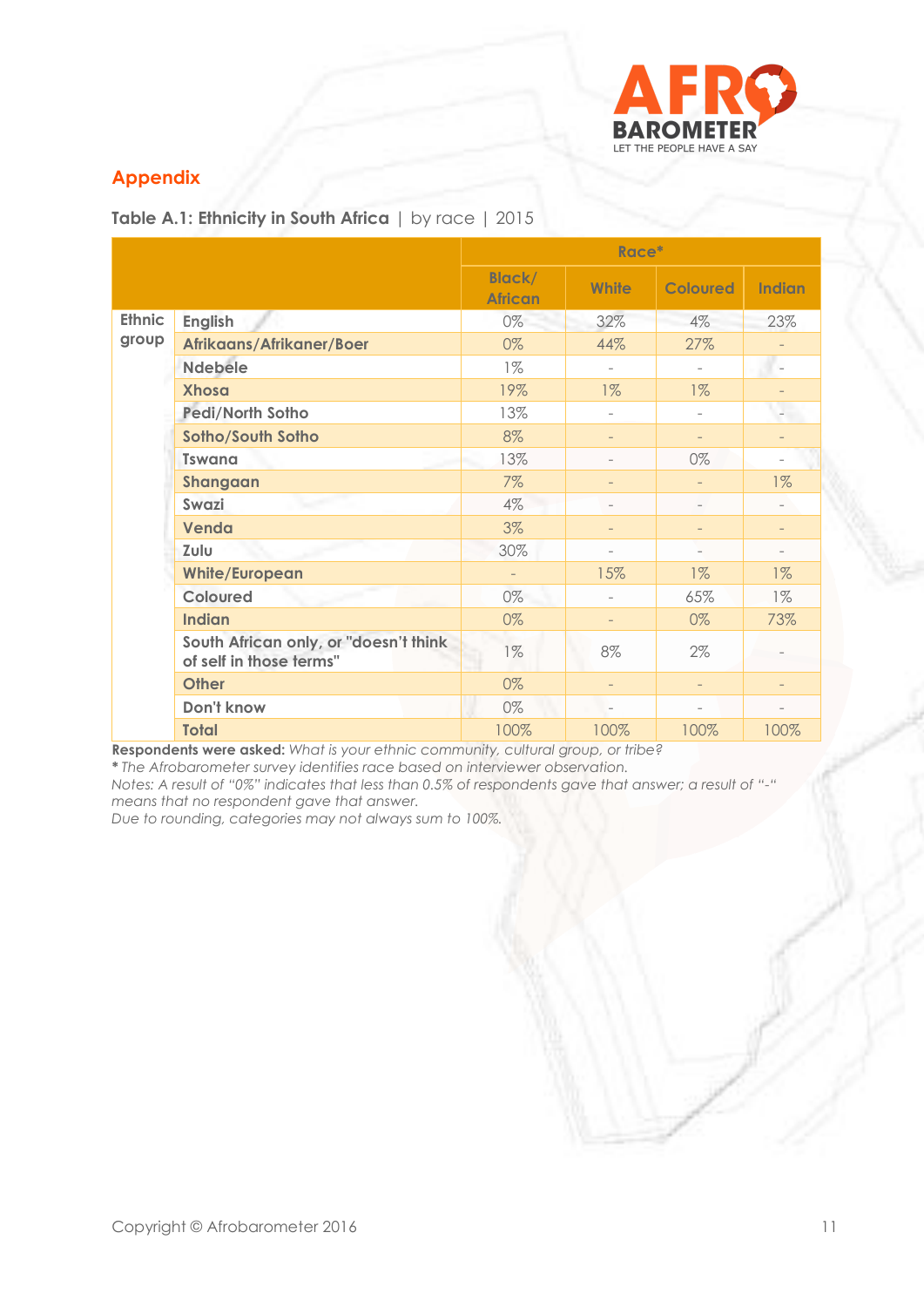

**Table A.2: Perceptions of government discrimination** | by ethnic group | South Africa | 2015

|                          | Always/<br><b>Often</b> | <b>Sometimes</b> | <b>Never</b> | <b>Don't know</b> |
|--------------------------|-------------------------|------------------|--------------|-------------------|
| Afrikaans/Afrikaner/Boer | 43%                     | 31%              | 23%          | $1\%$             |
| Coloured                 | 43%                     | 36%              | 21%          | $1\%$             |
| Indian                   | 40%                     | 19%              | 39%          | $2\%$             |
| English                  | 38%                     | 32%              | 24%          | 7%                |
| White / European         | 25%                     | 47%              | 28%          |                   |
| Average                  | 18%                     | 25%              | 53%          | 2%                |
| Xhosa                    | 17%                     | 23%              | 58%          | $1\%$             |
| Tswana                   | 17%                     | 46%              | 35%          | $2\%$             |
| Shangaan                 | 16%                     | 27%              | 56%          | $1\%$             |
| Venda                    | 15%                     | 40%              | 45%          | 0%                |
| Sotho/South Sotho        | 10%                     | 14%              | 71%          | $4\%$             |
| Pedi/North Sotho         | 10%                     | 30%              | 58%          | $2\%$             |
| Zulu                     | 6%                      | 14%              | 77%          | $2\%$             |
| <b>Ndebele</b>           | 4%                      | 22%              | 74%          |                   |
| Swazi                    | $1\%$                   | 8%               | 89%          | 0%                |

**Respondents were asked**: *How often, if ever, are [members of respondent's ethnic group] treated unfairly by the government? <sup>5</sup>*

*Notes: A result of "0%" indicates that less than 0.5% of respondents gave that answer; a result of "-" indicates that no respondent gave that answer.*

*Due to rounding, categories may not always sum to 100%.* 

*<sup>5</sup>* Margins of uncertainty surrounding generalizations about population subgroups are wider than for countrylevel results, calling for caution in interpreting associated numerical results. Groups that have small subsamples (<100): Swazi (74), Indian (62), Venda (53), White/European (35), and Ndebele (23).